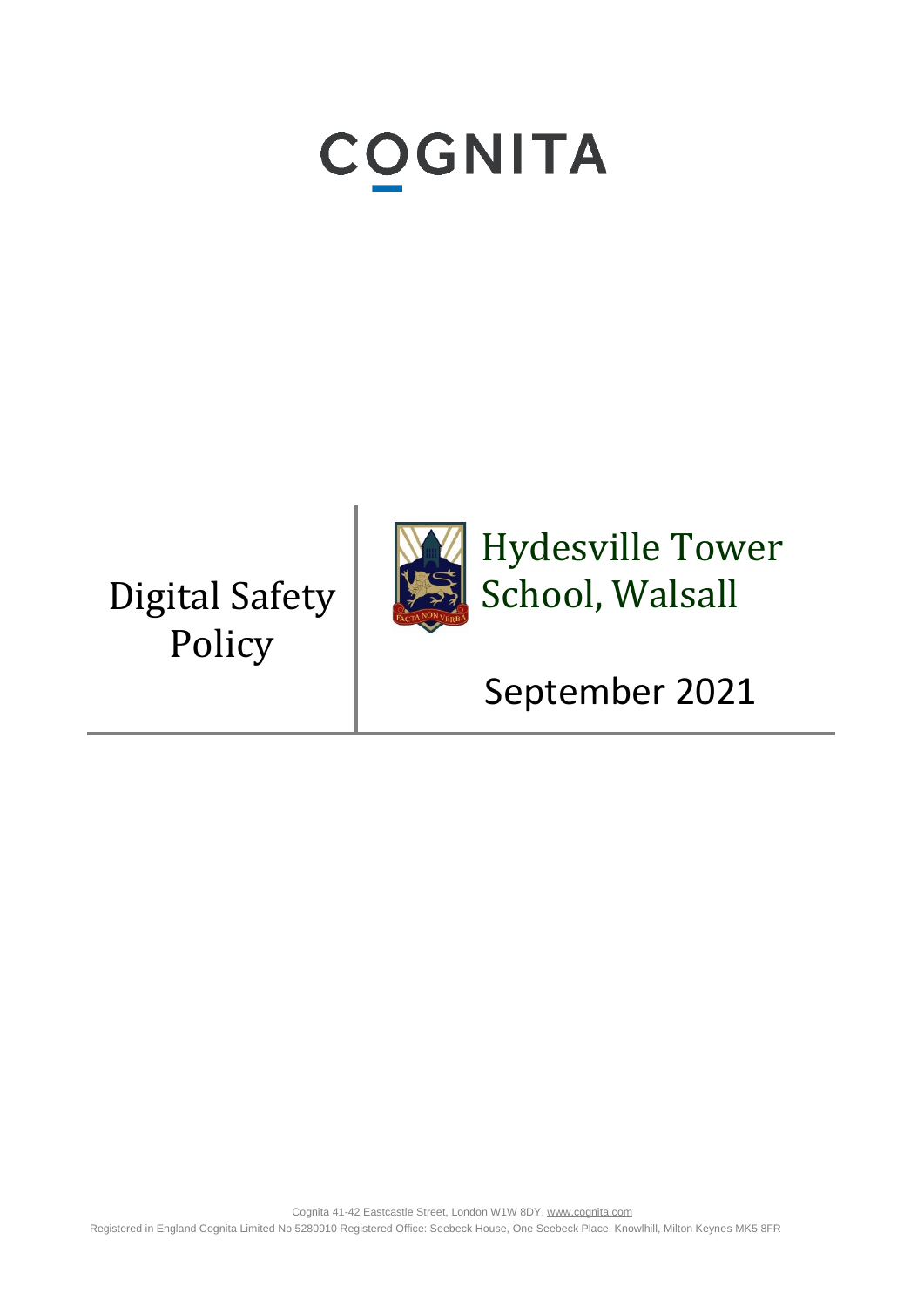## **1 Introduction**

- 1.1. The use of technology as a tool has become an integral part of school and home life.
- 1.2. Cognita Schools is committed to the effective and purposeful use of technology for teaching, learning and administration and is also committed to protecting its staff, pupils, parents and visitors, from illegal or harmful use of technology by individuals or groups, either knowingly or unknowingly.
- 1.3. The school actively promotes the participation of parents to help the school safeguard the welfare of pupils and promote the safe use of technology.
- 1.4. This policy applies to the use of:
	- All technology devices and equipment connected to the school network;
	- All technology devices supplied by the school to employees and contractors, both onsite and offsite;
	- All technology devices supplied by the school to pupils via our 1-to-1 device programme, both onsite and offsite;
	- All applications and IT services provided by the school for teaching, learning and administration; and
	- All applications and IT services available online and accessible via the school network or a school technology device.
- 1.5. A copy of this policy is available to staff, pupils, parents and visitors on request and on the school website.
- 1.6. In the event of a breach of this policy and its requirements, failure to have read this policy will not be accepted as a defence/excuse.

#### **2 Purpose of this Policy**

- 2.1 Promote responsible use and care of technology and IT services available to staff, pupils, parents and visitors;
- 2.2 Outline the acceptable and unacceptable use of technology and IT services at the school, both on and offsite;
- 2.3 Outline the roles and responsibilities of all staff, pupils, parents and visitors;
- 2.4 Educate and encourage pupils to make good use of the educational opportunities presented by access to technology at the school;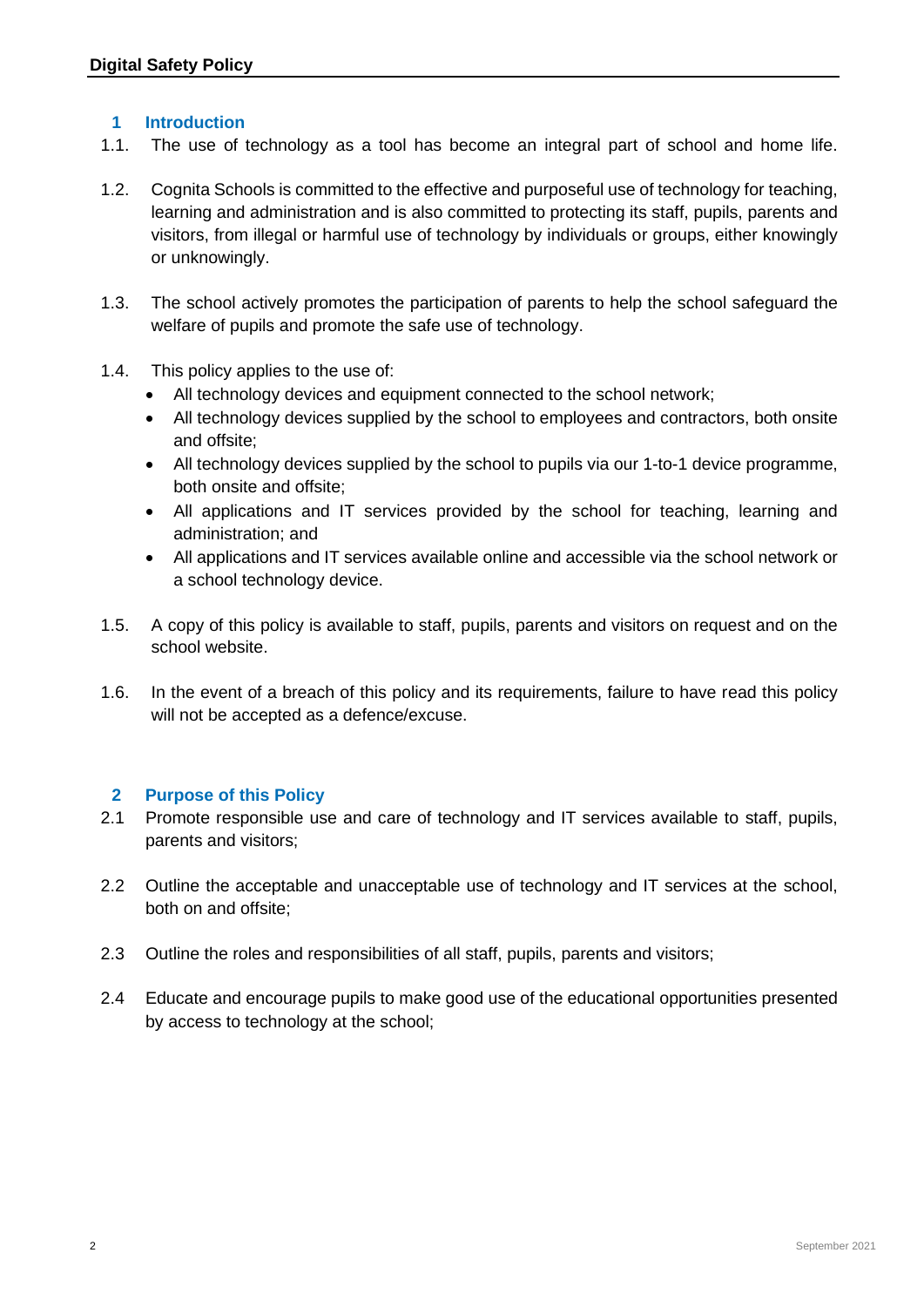- 2.5 Safeguard and promote the welfare of pupils, in particular by anticipating and preventing the risks arising from:
	- exposure to harmful or inappropriate material (such as pornographic, racist, extremist or offensive materials);
	- inappropriate contact from strangers;
	- cyber-bullying and abuse;
	- copying and sharing personal data and images;
	- etc.
- 2.6 Outline Digital Filtering and Monitoring on school devices and the school network.
- 2.7 Outline requirements for reporting misuse of technology.

# **3 Scope**

- 3.1 This policy applies to all staff, pupils, parents and visitors of the school.
- 3.2 The school will take a wide and purposive approach to considering what falls within the meaning of technology. This policy relates to all technology, computing and communications devices, network hardware and software and services and applications associated with them including:
	- the school network, WIFI and internet access;
	- tablets, desktops, laptops, and thin client devices;
	- mobile phones, smartphones and smart watches:
	- digital devices for audio, still images and moving images (e.g. personal music players and GoPro devices);
	- digital displays and Smart boards;
	- 2D and 3D printers;
	- communication and collaborations applications (e.g. email and Teams);
	- Virtual Learning Environments;
	- mobile messaging apps (e.g. Snapchat and WhatsApp); and
	- social media (e.g. Facebook, Instagram);
	- etc.
- 3.3 This policy applies to the use of technology on and off school premises.
- 3.4 This policy applies to any member of the school community where the culture or reputation of the school are put at risk.
- 3.5 This policy applies to any member of the school community where staff, pupils, parents or visitors are put at risk.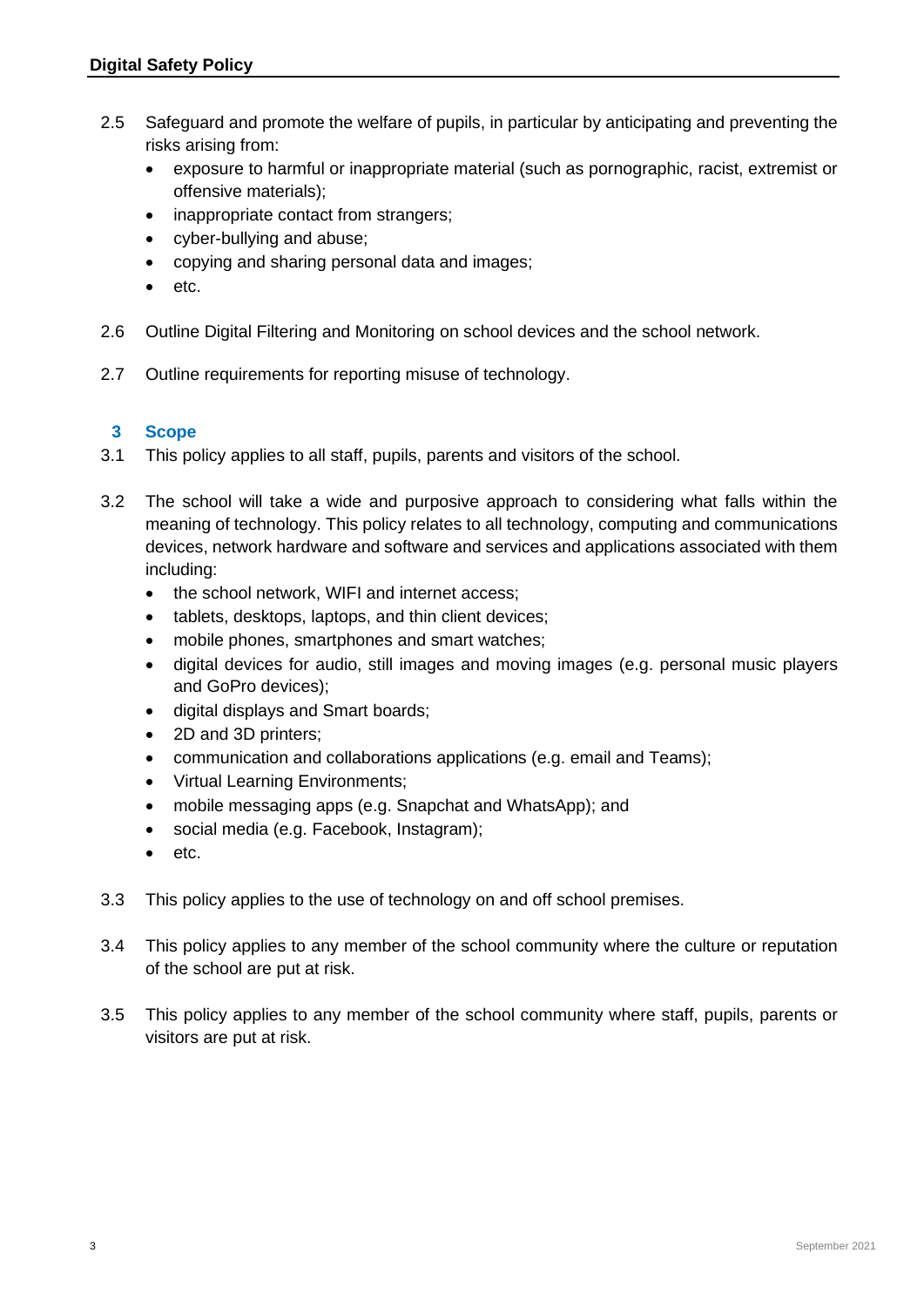#### **4 Related Documentation**

- 4.1 Safeguarding and Child Protection Policy
- 4.2 Preventing Radicalisation and Extremism Policy
- 4.3 Behaviour Policy

#### **5 Roles and Responsibilities**

- 5.1 This policy document is the responsibility of the Cognita Regional Directors of Education.
- 5.2 The Headmaster is responsible for publishing this policy and the ongoing implementation and monitoring of this policy.
- 5.3 The Cognita European IT Director is responsible for ensuring that technology and IT Services are deployed and monitored in line with this policy.
- 5.4 All staff, pupils, parents and visitors are responsible for adhering to the policy.

#### **6 Safe Use of Technology**

- 6.1 The school is committed to the safe and purposeful use of technology for teaching, learning and administration.
- 6.2 Use of technology should be safe, responsible, respectful to others and legal. Staff, pupils, parents and visitors are responsible for their actions, conduct and behaviour when using technology at all times.
- 6.3 The school will support the use of technology and make internet access as unrestricted as necessary whilst balancing the educational needs of our pupils, the safety and welfare of staff, pupils, parents and visitors, and the security and integrity of our systems.
- 6.4 Monitoring, logging and alerting tools are in place to maintain technology safety, safeguarding and security for the protection of staff, pupils, parents and visitors.
- 6.5 In the interest of safeguarding children, pupil 1-to-1 devices have monitoring software preinstalled. The software provides live and historic data regarding the use of the device e.g. web browsing, and the data collected is stored for 90-day periods. For further information on how we looked after the personal data we collect, please see the school's Privacy Notice on the website.
- 6.6 We want pupils to enjoy using technology and to become skilled users as technology has become a fundamental part of education, not only as the vehicle to deliver great teaching and learning, but as a platform for collaboration and productivity.
- 6.7 Pupils will be educated about the importance of safe and responsible use of technology to help them to protect themselves and others online.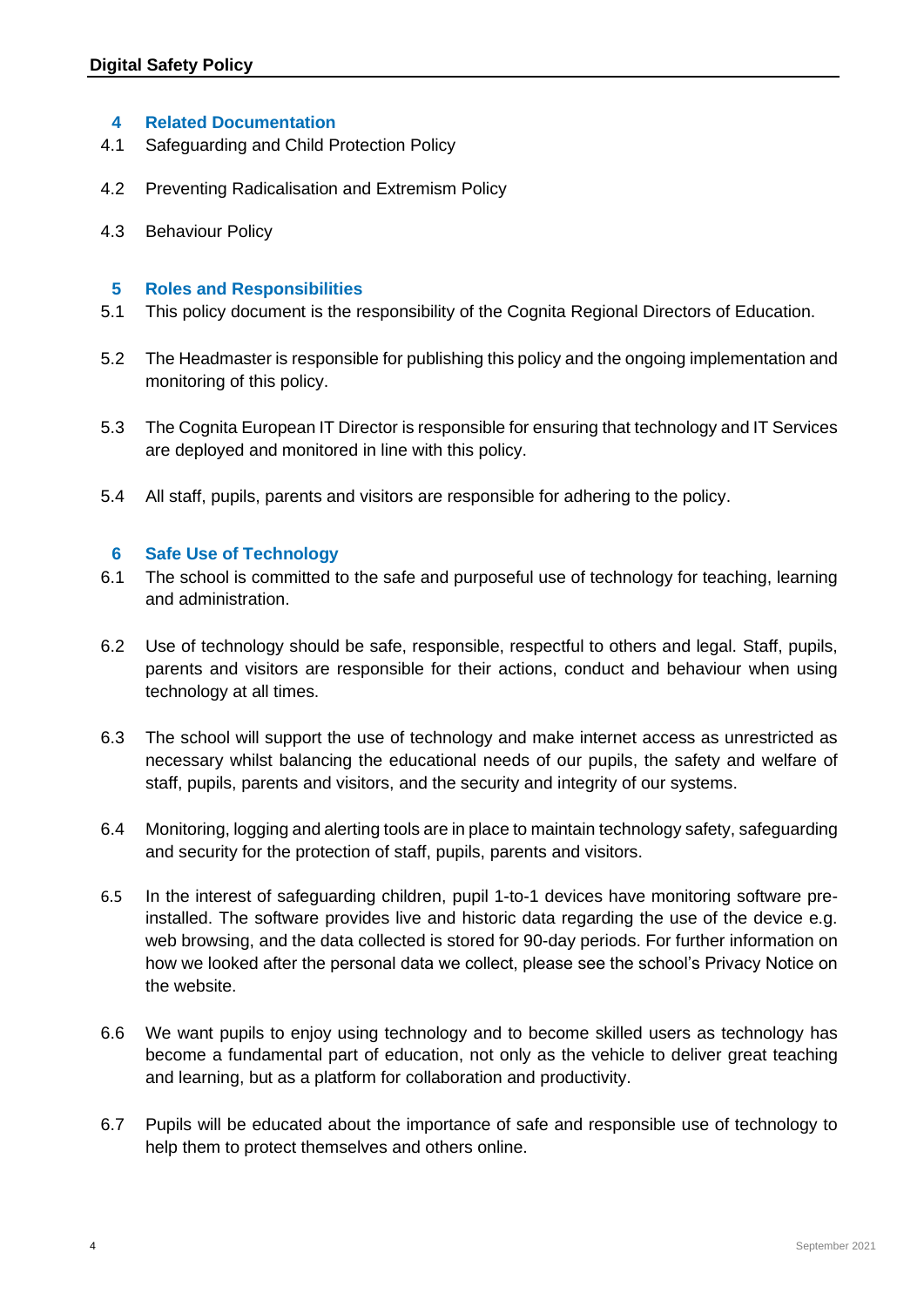- 6.8 The school actively encourages the participation of parents to help promote the safe use of technology with their children.
- 6.9 Any concern regarding unsafe or inappropriate use of technology should be reported to a teacher, Headmaster or Designated Safeguarding Lead as soon as possible.
- 6.10 Any serious incident involving unsafe or inappropriate use of technology will be reported by the Headmaster to the Cognita European IT Director who will record and investigate the matter.
- 6.11 All users of technology may find the following resources helpful in keeping themselves safe online:
	- [UK Safer Internet Centre](https://www.saferinternet.org.uk/)
	- [Internet Matters -](https://www.internetmatters.org/resources/esafety-leaflets-resources/) resources
	- [Google Family Safety](https://safety.google/families/)
	- [Common Sense Media](https://www.commonsensemedia.org/)

## **7 The Right to Use School Network and Equipment.**

- 7.1 School employees and pupils will be allocated a username and password for accessing technology devices and services.
- 7.2 Some shared resources will have a generic username and password for access.
- 7.3 All school technology remains the property of the school. The school may reasonably request the device or withdraw access to the service at any time and, if applicable, the device must be returned to the school.
- 7.4 Only school devices should be connected to the school network and personal devices should only connect to the guest network.
- 7.5 Any attempt to access or use any user account or email address, for which a staff member, pupil, parent or visitor is not authorised, is prohibited.
- 7.6 Designated devices may be issued to school employees and pupils for teaching, learning and administration:
	- Pupils assigned a 1-to-1 device are required to sign the iPad/Laptop Usage Agreement (See Appendix A).
	- Pupils with a designated device may use the device in lessons at the direction of their teacher.
	- School employees and pupils are responsible for the safety and security of a designated device when taken out of school.
	- School issued devices and associated peripherals should be returned in good condition (excluding ordinary wear and tear) and in working order.
	- School issued devices are insured against accidental damage, loss and theft; the assignee is liable for the payment of the Cognita Insurance excess.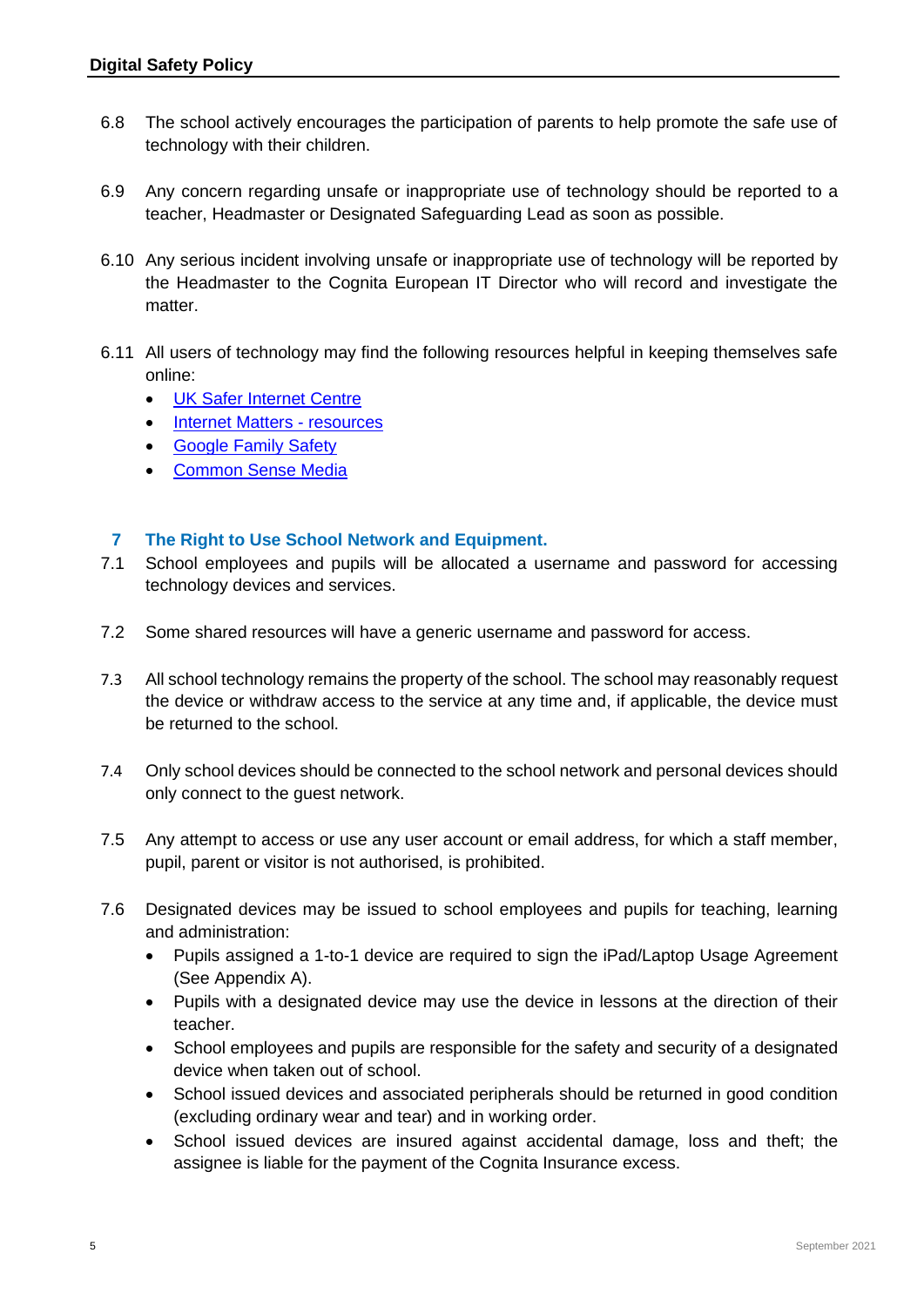- Staff / Parents are responsible for the cost of a like for like replacement of an assigned device if it is damaged / lost intentionally, wilfully or through neglect.
- 7.7 Resource devices are available in school for use by employees and pupils on general work, lessons and specialist applications.
- 7.8 School employees and pupils may not use, or attempt to use, IT resources allocated to another person, except when explicitly authorised.

## **8 Appropriate Use of Technology for Digital Safety**

- 8.1 The school provides **System and Application Accounts** for staff, pupils, parents and guests when required.
	- You must:
		- o Not allow other people to use your account.
		- o Not use someone else's account.
		- o Lock your device or logout of your account when not in use.
		- o Only use school applications and email for official School business and digital correspondence.
		- o Not send messages or emails from school Accounts that purport to come from an individual other than the person actually sending the message.
- 8.2 The school provides technology **Hardware and Software** to support education and the running of the school business.
	- Users of school technology equipment are expected to take care of the equipment through responsible behaviour.
	- School technology should not be removed from school site except where:
		- o The device is assigned to an individual member of staff; or
		- o The device is assigned to a pupil via the 1-to-1 programme; or
		- $\circ$  There is written permission from a member of the School Leadership Team.
	- School technology assigned to staff and pupils is the responsibility of the assignee.
	- You should not leave portable technology equipment, including school-issued devices unattended.
	- Loss or damage of school technology should be reported to a teacher, member of the School Leadership Team or IT Support Team at the earliest opportunity.
	- Theft of school technology assigned to an individual member of staff or to a pupil via the 1-to-1 programme should be reported to the police and be reported to a teacher, member of the School Leadership Team or IT Support Team at the earliest opportunity along with a crime reference.
	- Deliberate abuse or damage of school equipment will result in the culprit(s) being billed for the full replacement costs of the equipment.
	- Do not:
		- $\circ$  Attempt to install software onto a school-owned or school-issued device other than when directed to via the school Application Download Store.
		- o Download or access illegal software on school devices.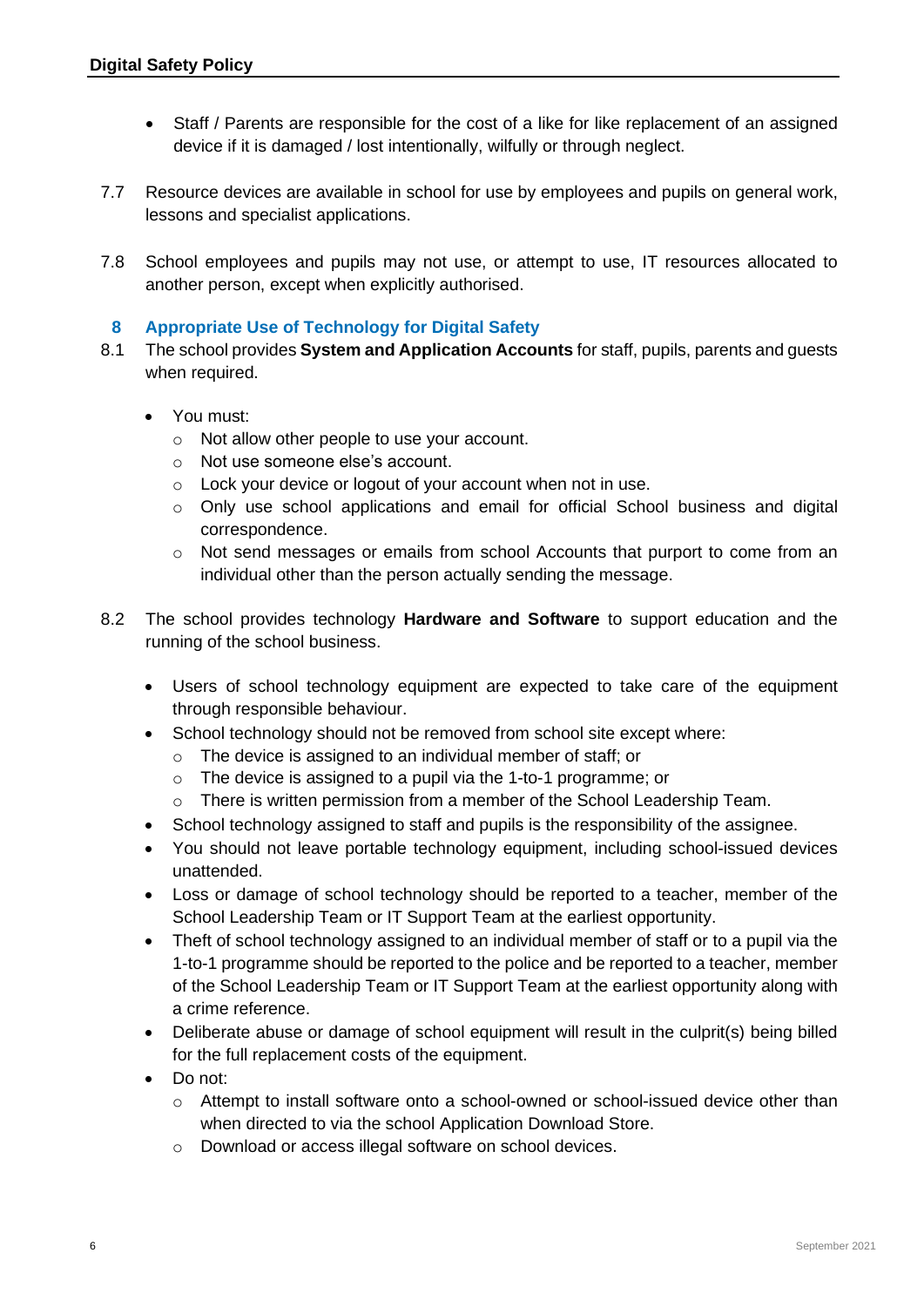- o Download any software packages from the school network onto portable media or personal devices.
- $\circ$  Attempt to copy or remove software from a school-owned or school-issued device.
- $\circ$  Attempt to alter the configuration of the hardware equipment or any accompanying software unless under the written instruction of the school.
- 8.3 The school provides technology resources for accessing and storing **Data**.
	- Do not:
		- o Access or attempt to access data for which you are not authorised.
		- o Interfere with digital work belonging to other users.
	- It is the responsibility of technology users when accessing data to be aware of Intellectual property rights infringement including copyright, trademark, patent, design and moral rights.
- 8.4 The school endeavours to safeguard and where possible mitigate all **Security** risks associated with technology.
	- The school has filtering systems in place to block access to unsuitable material, wherever possible and to protect the welfare and safety of staff, pupils, parents and guests.
	- You must not:
		- $\circ$  Try to bypass school filtering systems whilst using school devices or using the school network.
		- o Use software or network routing designed to bypass filters and access blocked sites.
		- o Try to bypass technology security systems whilst using school devices or using the school network.
		- o Use software or network routing designed to bypass school technology security systems.
	- Access to unsuitable material on a school device or on the school network should be reported to a teacher, member of the School Leadership Team or IT Support Team at the earliest opportunity.
	- The school has technology security systems in place to block and to protect against computer viruses or other malicious software such as spyware.
	- Concerns regarding viruses and other malicious software should be reported to a teacher, member of the School Leadership Team or IT Support Team at the earliest opportunity.
- 8.5 It is the responsibility of all technology users to ensure the **Welfare** of themselves and others both on personal and school devices.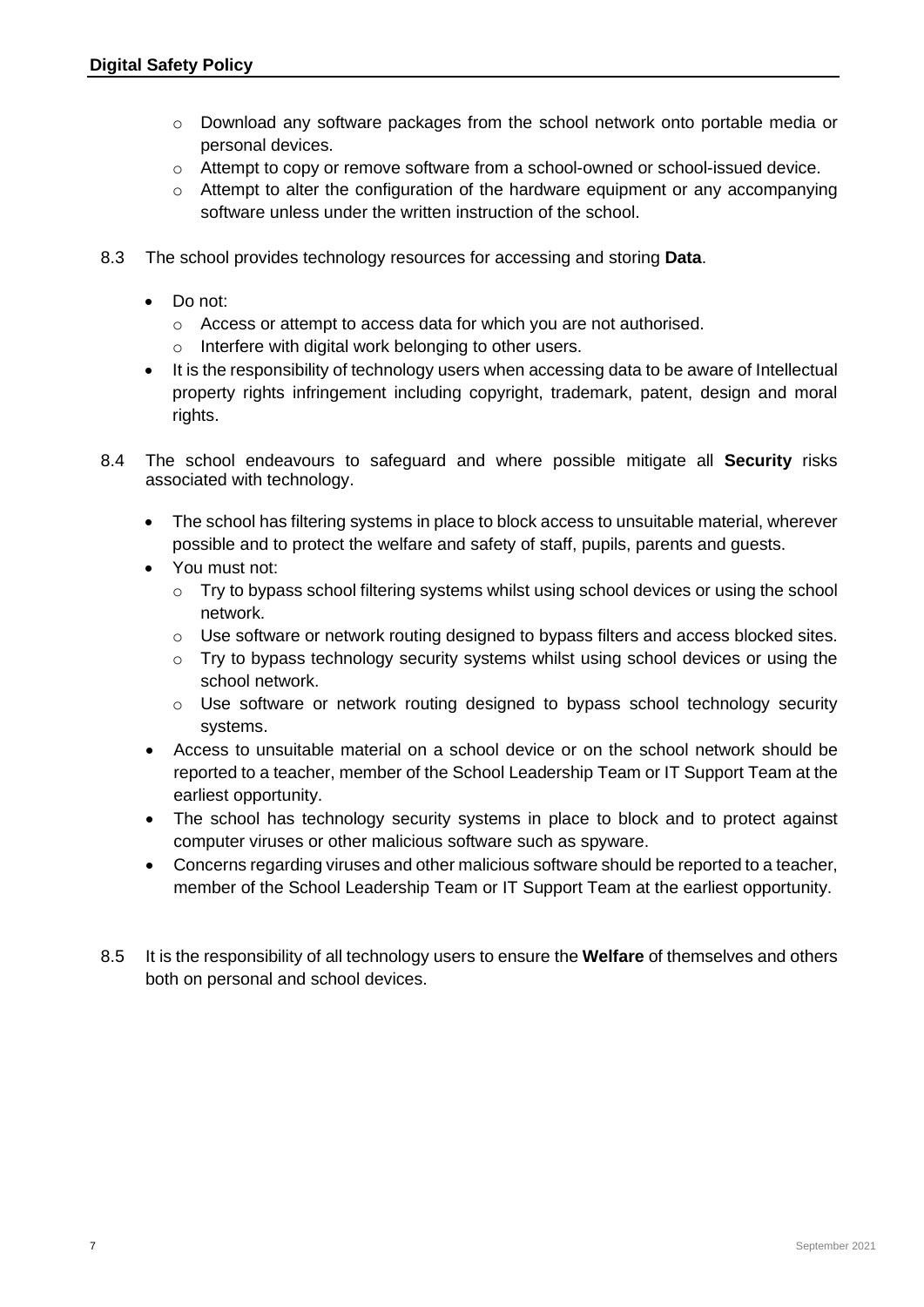- Cyberbullying Pupils must not use their own or the school's technology to bully others.
- Strangers Pupils must not use their own or the school's technology to make contact or engage with people who they do not know.
- Sharing nudes/semi nudes Pupils must not use their own or the school's technology to create or share sexualised content including images, audio, video and text.
- Concerns regarding welfare associated with use of technology should be reported to a teacher, member of the School Leadership Team or Designated Safeguarding Lead at the earliest opportunity.
- 8.6 The school provides appropriate access to the **Internet and Social Media** to support education and the running of the school business.
	- The internet provides technology users with unprecedented opportunities to obtain information, engage in discussion, and liaise with individuals, organisation and groups world-wide so as to increase skills, knowledge and abilities.
	- The school actively supports access to the widest variety of information resources available, accompanied by the development of the skills necessary to filter, analyse, interpret and evaluate information encountered.
	- Staff, pupils, parents and visitors must not use a school device or the school network to intentionally visit Internet sites that contain obscene, illegal, hateful, abusive, offensive, pornographic, extremist or otherwise inappropriate materials.
	- Staff, pupils, parents and visitors must not use a school device or the school network to access gambling websites.
	- Staff, pupils, parents and visitors shall be responsible for notifying a member of the School Leadership Team, Designated Safeguarding Lead or IT Support Team of any inappropriate material accessed on a school device or on the school network so that access can be blocked.
	- Privacy of staff, pupils, parents and visitors must always be recognised and respected on social media sites.
	- Staff should not connect with any pupil under the age of nineteen on any social networking site or via personal mobile phones.
	- Staff, pupils, parents and visitors of the school must not make offensive or inappropriate comments including bringing the school's name and reputation into disrepute on any forum/platform, such as social media sites (whether using a school device or not) where a connection between the user and the school can reasonably be made.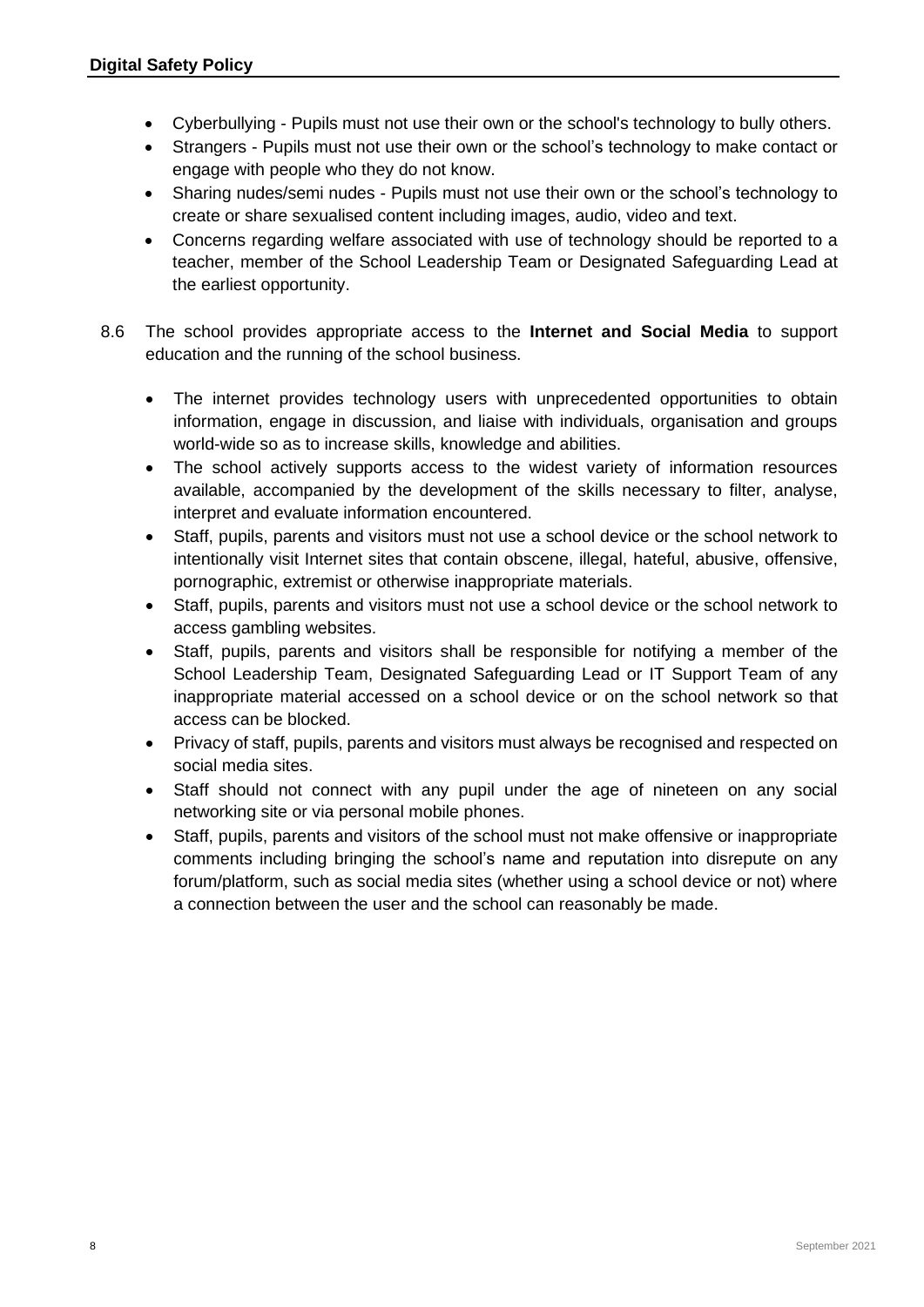## **9 Cognita Allocated Devices: Access & Privacy**

- 9.1 Access to assigned devices and IT content:
	- School technology devices assigned to staff and pupils are for the sole use of the assignee.
	- Pupil devices may be loaded with a Classroom Management Application which enables appropriate functionality for the teach to control and view the pupils screen during the lesson period.
	- Cognita devices may be loaded with Remote Support Applications which enables IT support staff to logon to the devices to provide remote assistance; this may only be used with the permission of the device assignee.
	- Cognita reserves the right to access an assigned device and monitor it's use and content under the following special circumstances including but not limited to:
		- o To detect and/or prevent crime.
		- o To enable system security protection (e.g. Virus, Malware, Hacking or other Risk).
		- o To investigate potential misuse, abuse and/or illegal activity.
		- o To monitor compliance with employment and statutory obligations.
		- o To guarantee the integrity of the school devices, technology and IT systems.
	- To access an assigned device written permission must be given as follows:
		- o Cognita HR Director or Partner for a device assigned to a member of staff.
		- o The Headmaster or the School DSL for a device assigned to a pupil.
	- Data on a Cognita Device or accessed through a Cognita Device is aligned with Cognita & School Privacy Policies.

## **10 Photographs and Images**

- 10.1 The school abides by data protection legislation, namely, the General Data Protection Regulation 2018 (as amended, extended or re-enacted from time to time), and understands that an image or video is considered personal data. It seeks written consent from parents to publish images or videos for external publicity purposes, such as the website, and for internal purposes, such as a yearbook or on a parent portal. Parents and guardians may withdraw this permission at any time by informing the school's Administration Team in writing.
- 10.2 The Cognita Code of Conduct for Staff states, 'Cognita does not permit the use of personal mobile phones and cameras by staff where children are present'.
- 10.3 The Early Years Safeguarding and Welfare Requirements requires all schools to have a clear policy on the use of mobile phones and devices.
- 10.4 Staff, pupils, parents and visitors are not permitted to use devices such as mobile phones, cameras, smart watches or digital recorders to photograph or record members of staff or pupils without their permission. Permission may be granted by the school in the event of performances/events organised by the school.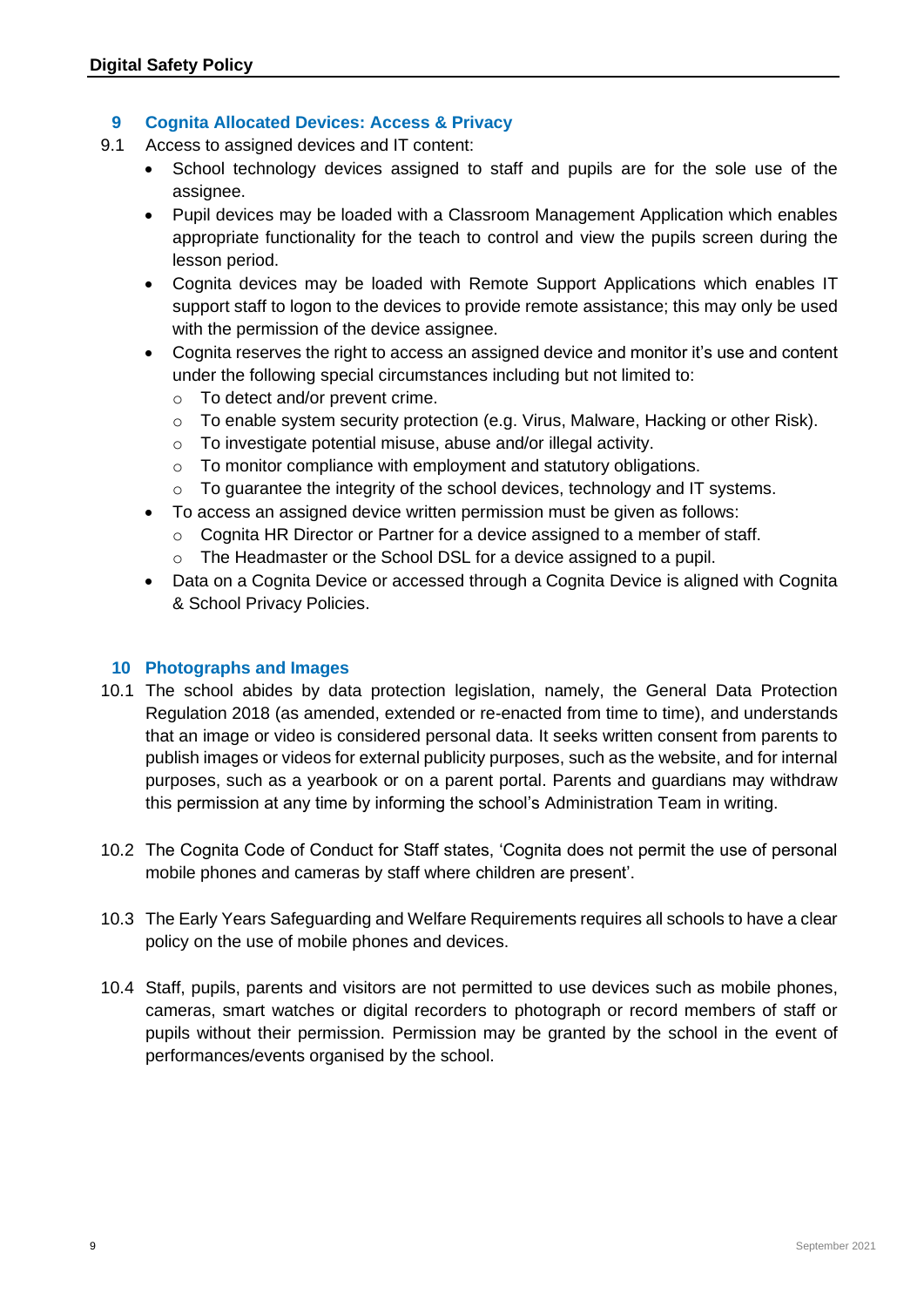10.5 Parents are asked to be considerate when taking videos or photographs at school events and are requested not to publish material of other children in any public forum without the permission of the relevant family. It is illegal to sell or distribute recordings from events without permission. Any parent who does not wish for their child to be videoed or photographed at school events by other attendees must notify the school in advance and in writing.

## **11 Use the School equipment for personal use**

- 11.1 School devices and IT systems are provided for schoolwork only; should you decide to use the equipment or IT systems for personal use, please be informed that it will be at your sole risk and could be considered as a breach of the Digital Safety Policy. Furthermore, please be informed that as per Section 9 of this Policy, Cognita is entitled to access and monitor the use and content of the School equipment and technology, including the personal communications that may have been made through those school means.
- 11.2 Only approved software and applications may be installed on a school device.
- 11.3 School devices and network must not be used to carrying out any illegal trading activity.
- 11.4 Conducting any private or financial transaction on shared equipment carries a risk and your personal data may not be safe.

## **12 Use of personal equipment in School**

12.1 Personal devices must not be connected to the school network other than to the guest Wi-Fi network.

# **13 Procedures for Reporting**

- 13.1 Staff, pupils, parents and visitors of the school with a concern or an incident regarding technology should take the following actions:
	- Stop the problem or remove the technology.
	- Prevent exposure of the incident to others.
	- Record the nature of the incident and those involved.
	- Preserve evidence to enable investigation if required.
	- Report the incident or concern to a teacher, Headmaster, Designated Safeguarding Lead or IT Support Team as appropriate.
- 13.2 Any concern regarding unsafe or inappropriate use of technology, or welfare associated with use of technology, should be reported to a teacher, Headmaster or Designated Safeguarding Lead as soon as possible.
- 13.3 Access to unsuitable material and concerns regarding viruses and other malicious software on a school device or on the school network should be reported to a teacher, member of the School Leadership Team or IT Support Team at the earliest opportunity.
- 13.4 Loss, damage or theft of school technology should be reported to a teacher, member of the School Leadership Team or IT Support Team at the earliest opportunity; theft should also be reported to the police and a crime reference obtained.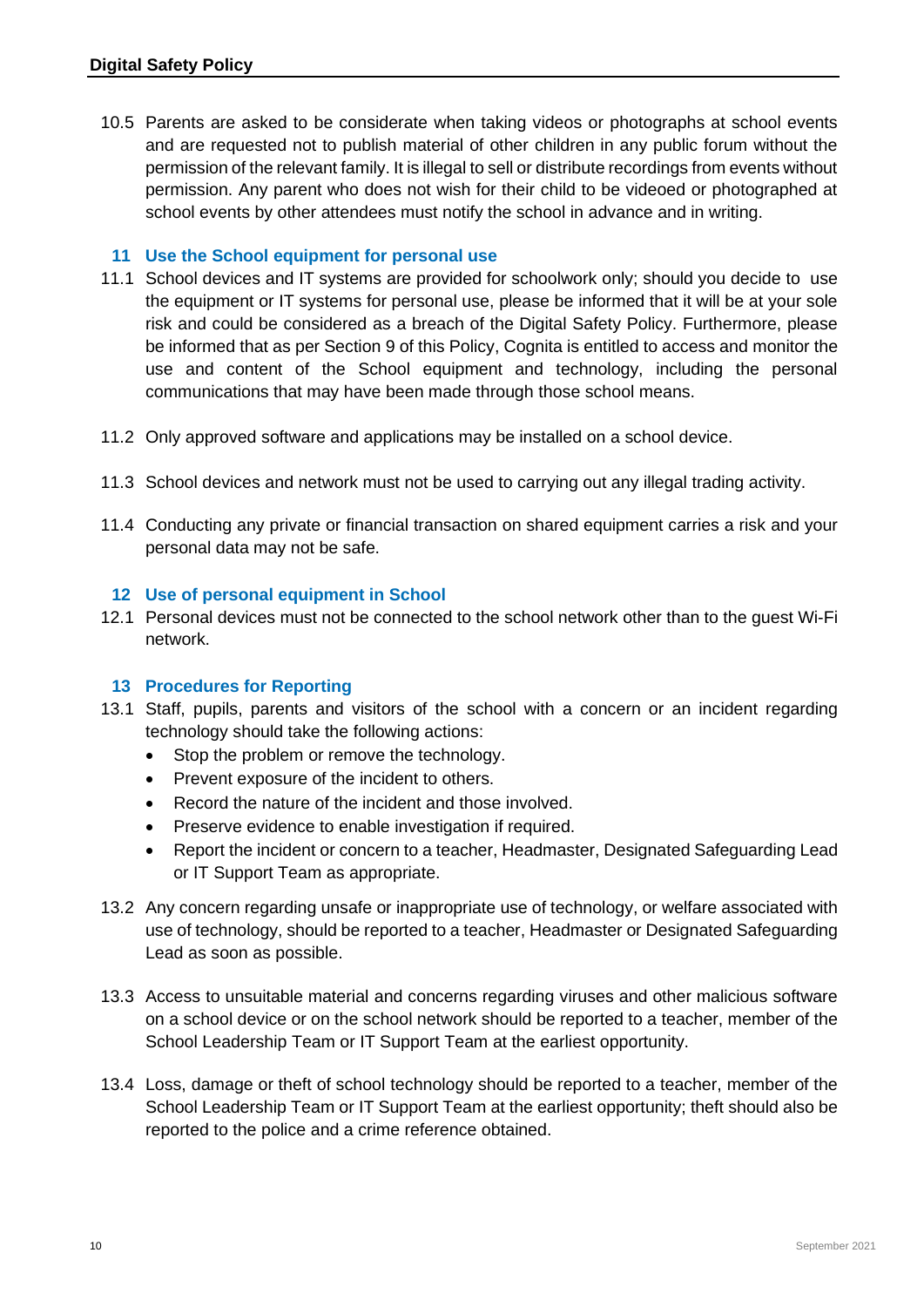- 13.5 Pupils must take responsibility for their use of IT equipment both at school and at home; should parents or guardians have concerns or become aware of an issue, we strongly encourage prompt communication with the school so we can offer advice and support.
- 13.6 The school has a duty to report serious concerns to Local Authority Safeguarding Teams or to the Police, in line with statutory requirements.

#### **14 Removal of Network Rights/Sanctions**

- 14.1 Anyone found abusing the Digital Safety Policy on the use of computers may have their network rights removed and may be subject to further disciplinary action.
- 14.2 The school reserves the right to remove network access at any time.
- 14.3 The school may inform the police or other law enforcement agency in the event of any use that could be regarded as giving rise to criminal proceedings.
- 14.4 The school takes its responsibilities in relation to digital safety and use of technology by staff, pupils, parents and visitors seriously and understands the importance of monitoring, evaluating and reviewing its policies and procedures regularly.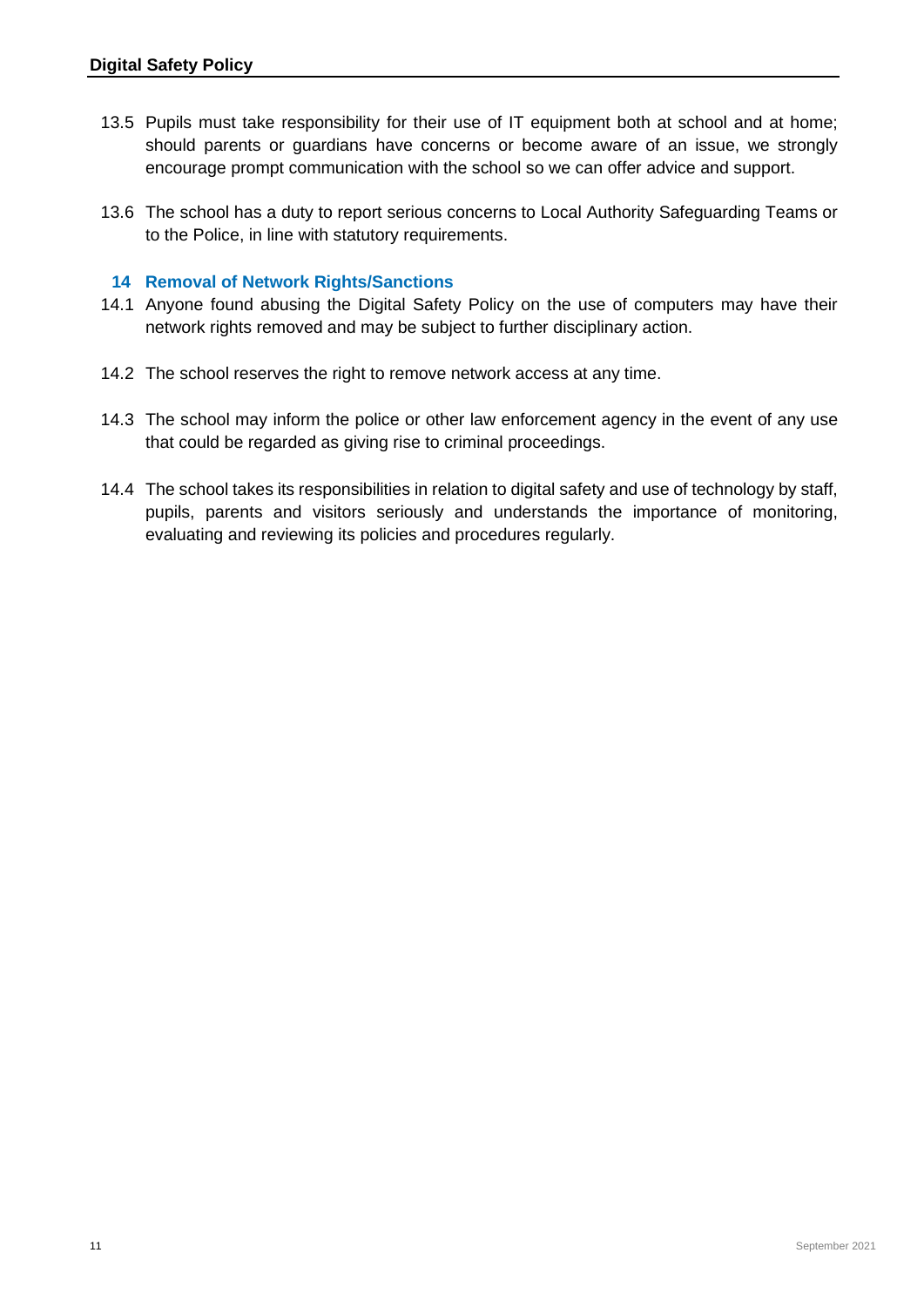# **Appendix A: Pupil 1-to1 iPad/Laptop Consent Form**

## PUPIL iPAD/LAPTOP USAGE AGREEMENT

• Your new iPad/laptop will be an exciting and integral part of the learning experience at school from now onwards. Treat it with care and use it to collaborate with your classmates in a purposeful way that supports your learning journey. We've listed some simple guidelines below, have a read and make a firm commitment to look after it and keep yourself and your classmates safe whilst working in the virtual environment.

## BE SAFE

- Only visit websites that support the learning goals assigned by your teachers.
- Talk to your classmates on your device to collaborate on learning tasks and remember to always engage with others as if the conversation were happening face to face. Be kind and respectful at all times.
- Your device has all the necessary apps and software required for you to learn and work effectively. There is no need to install anything else or change any of the settings.

# BE RESPONSIBLE

- Keep your iPad/laptop safe when you are on the move, use the protective sleeve provided.
- Lock your iPad/laptop away when it's not with you.
- Handle your iPad/laptop with care keeping it away from food and liquids.
- Report any damage or problems to your Form Teacher.

**I agree to take very good care of my iPad / laptop by keeping it safe, and always being responsible and respectful of others in my words and actions when using it.**

Name:

Date: